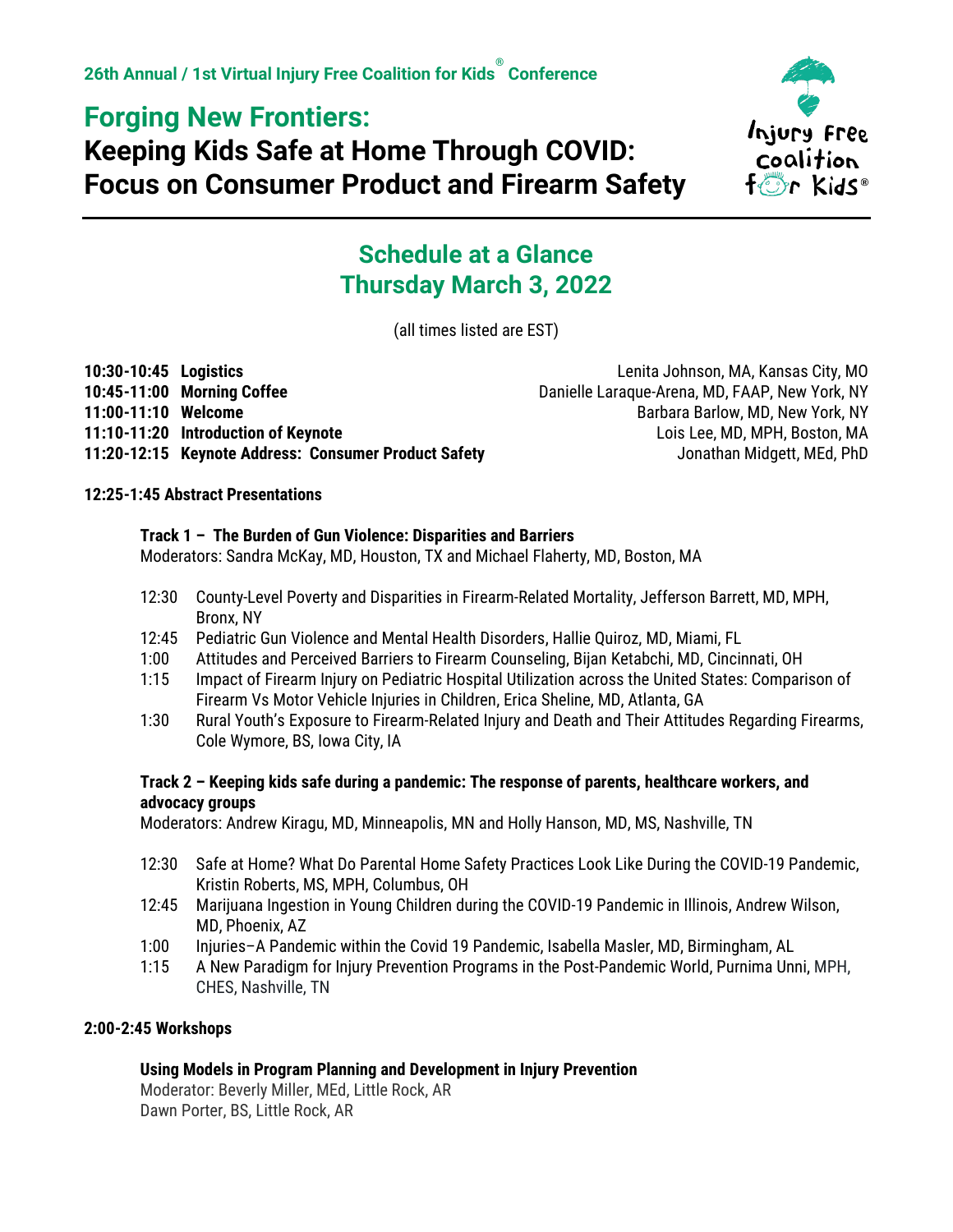### **Social Media 101: Tweeting & Facebooking Your Injury Prevention Messages**

Moderator: Alicia Webb, MD, Birmingham, AL Kristyn Jeffries, MD, Kansas City, MO Reid Burks, MD, Birmingham, AL Maneesha Agarwal, MD, Atlanta, GA

### **3:00-3:40 Lightning Round Presentations**

#### **Track 1– Youth Firearm Violence: Access, Prevention, and Trauma-Informed Care** Moderators: Kirsten Bechtel, MD, New Haven, CT and Caitlin Farrell, MD, Boston, MA

- 3:05 Firearm Presence and Storage in Rural Youth Homes, Nicholas Stange, BS, Iowa City, IA
- 3:10 Trauma-Informed Acute Care of Patients with Violence-Related Injury, James Dodington, MD, CPST, FAAP, New Haven, CT
- 3:15 Amplifying the Urban Youth Voice an Opportunity for Gun Violence Prevention, Nina Agrawal, MD, New York, NY
- 3:20 The Practice of Lethal Means Restriction Counseling to Reduce Suicide Risk: Systematic Review, Megan Boyer, BS, New Haven, CT

### **Track 2 – On the Road Again: Research Related to Bicyclists, Pedestrians, Young Drivers, and Motor Vehicle Passengers**

Moderators: Michele Nichols, MD, Birmingham, AL and Charles Jennissen, MD, Iowa City, IA

- 3:05 What Factors Impact Pedestrian and Cyclist Fatalities? A State Level Analysis, Malvi Mehta, BS, Houston, TX
- 3:10 The Highs and Lows of the Process Evaluation of a Multi-Tiered Teen Driver Safety Program, Sarah Beth Abbott, BS, Houston, TX
- 3:15 No Child Unrestrained: Reaching the Hard to Reach with Booster Seats, Phyllis Agran, MD, MPH, Orange, CA
- 3:20 Car Seat Challenge: Collaboration to Confidence, Lorrie Lynn, MA, San Diego, CA

### **3:45-4:15 Lightning Round Presentations**

### **Track 1 – Assessing Firearm Injuries and Programs to address them**

Moderators: Michael Levas, MD, Milwaukee, WI and Lindsay Clukies, MD, St. Louis, MO

- 3:50 A 5 Year Comparison of Pediatric Motor Vehicle and Firearm Injury Trends in the US, Kiesha Fraser Doh, MD, Atlanta, GA
- 3:55 Characteristics Associated with Pediatric Intentional and Unintentional Firearm Injuries, Martine Madill, BA, Pittsburgh, PA
- 4:00 Firearm Exposure and Safety Training of Rural Youth, Charles Jennissen, MD, Iowa City, IA

### **Track 2 – Injuries Presenting in Hospitals, Off Road Vehicle Crashes, Playground Injuries and messaging about them through Twitter**

Moderators: Theresa Riech, MD, Peoria, IL and Maneesha Agarwal, MD, Atlanta, GA

- 3:50 The Dark Side of Nighttime Off-Road Vehicle Use, Nicholas Stange, BS, Iowa City, IA
- 3:55 Age-Dependent Differences in Playground Slide-Related Injury Mechanisms among Young Children, Cole Wymore, BS, Iowa City, IA
- 4:00 Education about Twitter Improves Injury Prevention Messaging, Participation, and Engagement in a Twitter Chat, Maneesha Agarwal, MD, Atlanta, GA
- 4:05 Injury prevention outreach in a pediatric emergency department, Eric Jorge, MD, Birmingham, AL, and Kathy Monroe, MD, Birmingham, AL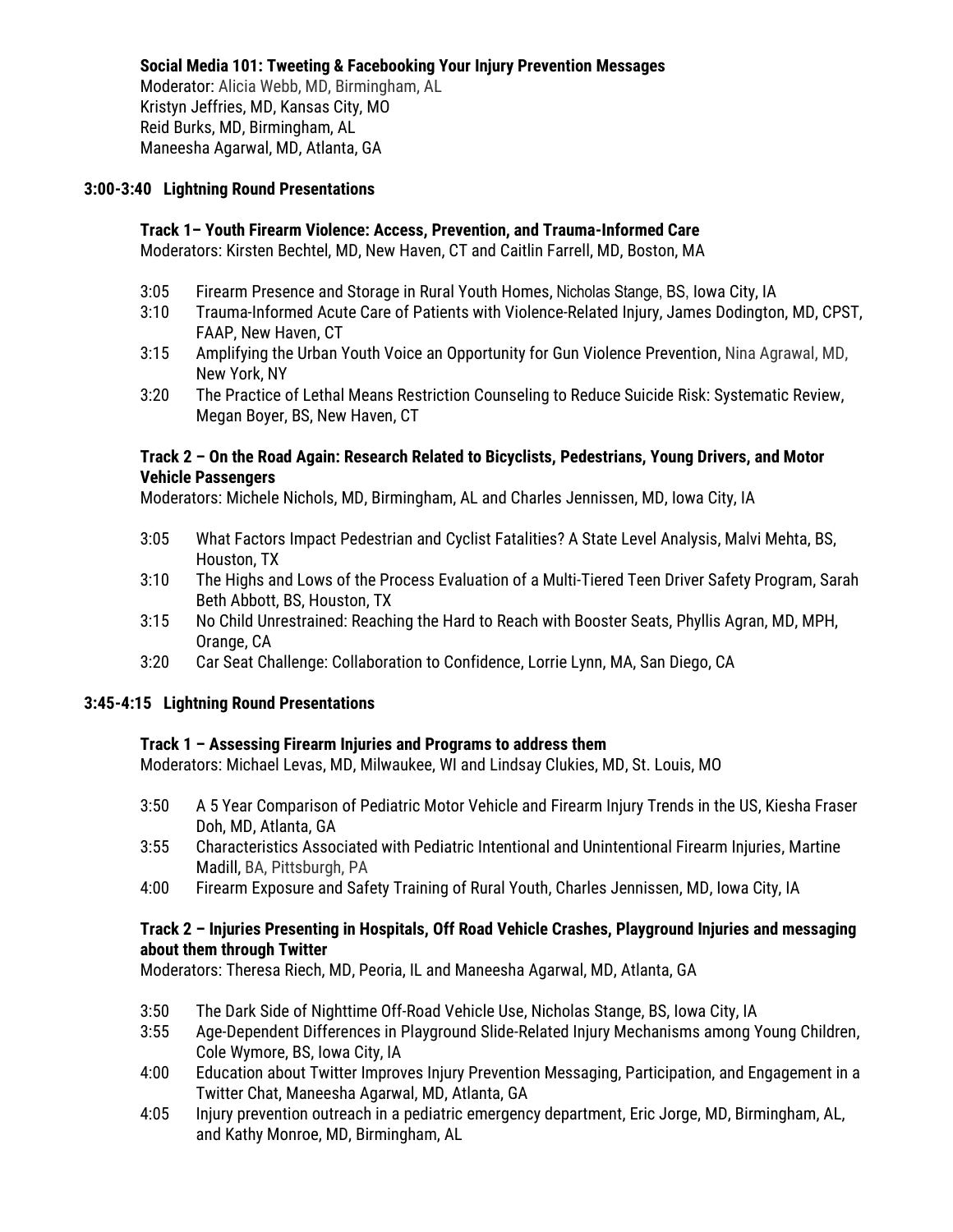## **Track 1 – Injury Prevention Progress: Bedside, Cribside, and Roadside**

Moderators: Kyran Quinlan, MD, MPH, Chicago, IL and Gina Lowell, MD, MPH, Chicago, IL

- 4:30 Feasibility of Universal Suicide Screening in a Pediatric ED, Steven Rogers, MD, Hartford, CT
- 4:45 Our Firm Recommendation-Measuring the Softness of Infant Sleep Surfaces, Sheena Gillani, MD, MPH, Chicago, IL
- 5:00 Association between Autism Spectrum Disorder and Poisoning in Children, Ashley Blanchard, MD, New York, NY
- 5:15 Mobility Vehicles and Pediatric Injury, John Nichols, MS, Birmingham, AL
- 5:30 Changing Habits and Culture: Instituting a Safe Sleep Program for the Pediatric Inpatient Environment, Daniel Hershey, MD, San Diego, CA and Christine Lenzen, San Diego, CA
- 5:45 The Dangers of Off-Road Vehicles to Youth: Not Something to Kid Around, AnnaMarie Fjeld, BS, Iowa City, IA

## **Track 2 – Addressing Injury Prevention on the Road and at the Home**

Moderators: David Juang, MD, Kansas City, MO and Brad Winfrey, RN, Kansas City, MO

- 4:30 Evaluating a Community-Based Car Seat Inspection Station, Tiffany Davis, MPH, CPST-I, Indianapolis, IN
- 4:45 Program Driver's Education for Teens, Robert Gakwaya, MD, Worcester, MA
- 5:00 Evaluating an Urban Pediatric Hospital's Scald Burn Prevention Program, Rochelle Thompson, MS, Philadelphia, PA
- 5:15 Partnering to Implement a Competency-Based & Medically Accurate Babysitting Program in NYC, Gia Ramsey, BSAS, ADN, LPN, CPST-I, Brooklyn, NY and Julia Glauboch, RN, BSN, CPST
- 5:30 Running on Empty: Sustaining Child Passenger Safety Programs in Absence of Funding, Lorrie Lynn, MA, San Diego, CA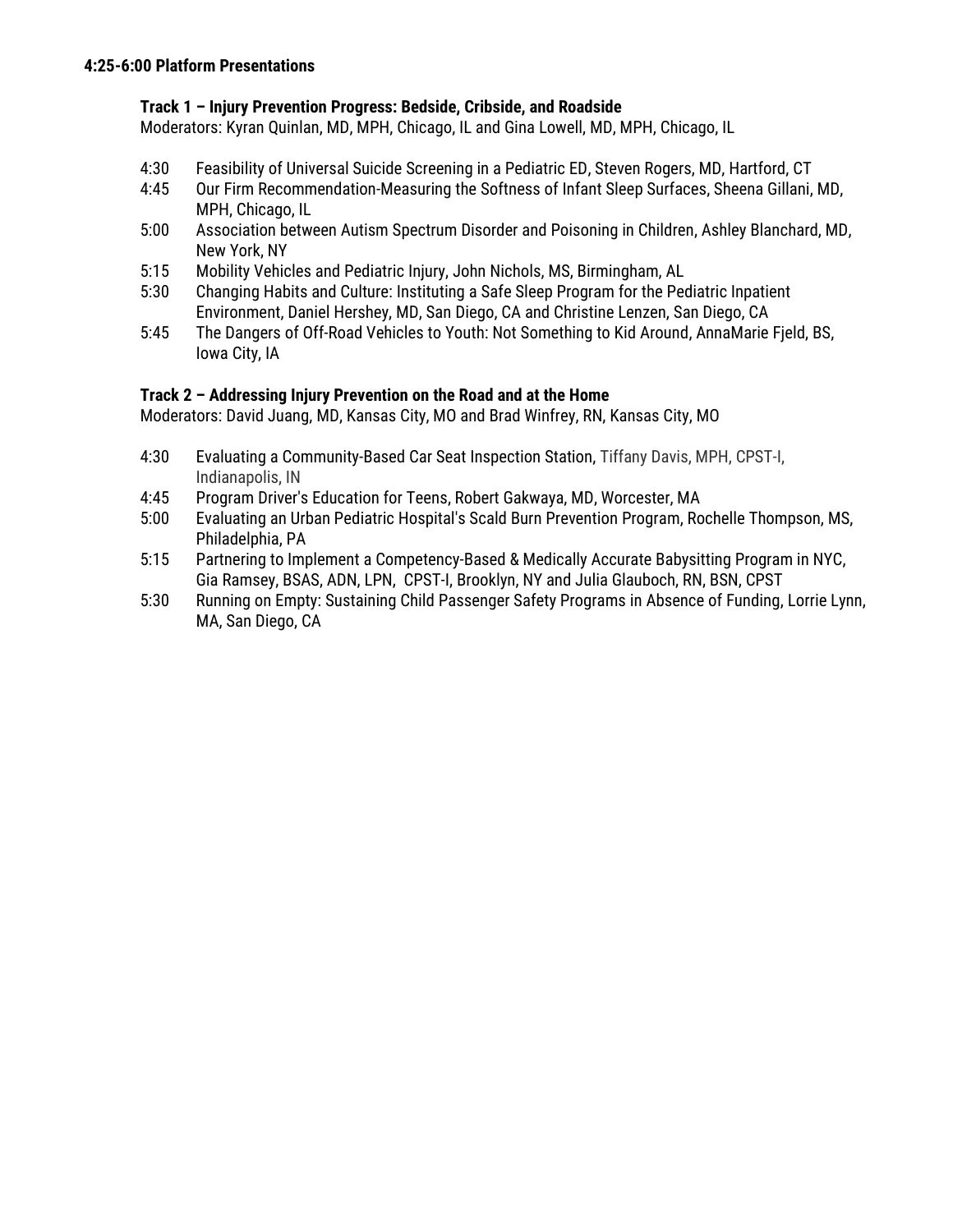## **Schedule at a Glance Friday March 4, 2022**

**10:30-10:40 Logistics** Lenita Johnson, MA , Kansas City, MO **10:40-10:55 Morning Coffee** Danielle Laraque-Arena, MD, FAAP, New York, NY **10:55-11:00 Welcome** Barbara Barlow, MD, New York, NY **10:00-11:10 Keynote Speaker Introduction** Marlene Melzer Lange, MD, Milwaukee, WI

**11:10-11:55 Keynote: Crossing Lines: Applying Lessons from Child Passenger Safety to Firearm Injury Prevention** Lois Lee, MD, MPH, Boston, MA

## **12:00-1:05 Platform Presentations**

## **Track 1 – Youth Violence Prevention: Combating Violence through Evidence-based and Trauma-informed Approaches**

Moderators: James Dodington, MD, CPST, FAAP, New Haven, CT and Dawne Gardner, MBA, CPST, Cincinnati, OH

- 12:05 Chicago Violence Research Agenda and Recommendations, Karen Sheehan, MD, Chicago, IL
- 12:20 Assessing Improvements of a Pediatric Emergency Department Referrals to a Hospital-Based Violence Intervention Program, Jayda Watkins, BS, Milwaukee, WI
- 12:35 Firearm Injury Prevention in Adolescents Presenting with Suicide Ideation or Attempt in PED, Erin O'Donnell, MD, Milwaukee, WI
- 12:50 Advancing the Language of HOPE, Dina Burstein, MD, MPH, Boston, MA

## **Track 2** – **Injury Prevention Potpourri: From Sleep to Pool to Sports Safety**

Moderators: Michael Gittelman, MD, Cincinnati, OH and Adrienne Gallardo, MA, BSW, Portland, OR

- 12:05 Racial and Incident Discrepancies in News Media Reporting of Sudden Unexpected Infant Death (SUID), Sarah Gard Lazarus, DO, Atlanta, GA
- 12:20 Impact of Caregiver Swimming Capability on Perceptions of Swimming Pool Supervision, Molly Johnson, APRN, Columbus, OH
- 12:35 A Multi-faceted Water Safety Campaign: How to Make an Impact, Sarah Gard Lazarus, DO, Atlanta, GA
- 12:50 Common Sports Injuries in Children Presenting to Emergency Department, John Nichols, MS, Birmingham, AL

## **1:20-1:30 Introduction of Keynote Speaker and Pioneer Award Presentation** Lois Lee, MD, MPH, Boston, MA

**1:30-2:25 Keynote: Gunsmoke: Loaded Questions About Firearms in the Home**

Arthur Kellermann, MD, MPH, Bethesda, MD

### **2:30-3:20 Platform Presentations**

## **Track 1 – Firearm Injuries: Contributing Factors and Safety Implications**

Moderators: Rohit Shanoi, MD, Houston, TX and Ashley Blanchard, MD, New York City, NY

- 2:35 Pediatric Firearm Assaults-A National Analysis, Max Hazeltine, MD, MSCI, Worcester, MA
- 2:50 Parental Attitudes, Beliefs, and Practices Related to Firearm Storage: A Qualitative Study, Christopher Schenck, New Haven, CT
- 3:05 Racial and Ethnic Disparities in Pediatric Unintentional Injury Inpatient Admissions, Kristyn Jeffries, MD, Kansas City, MO